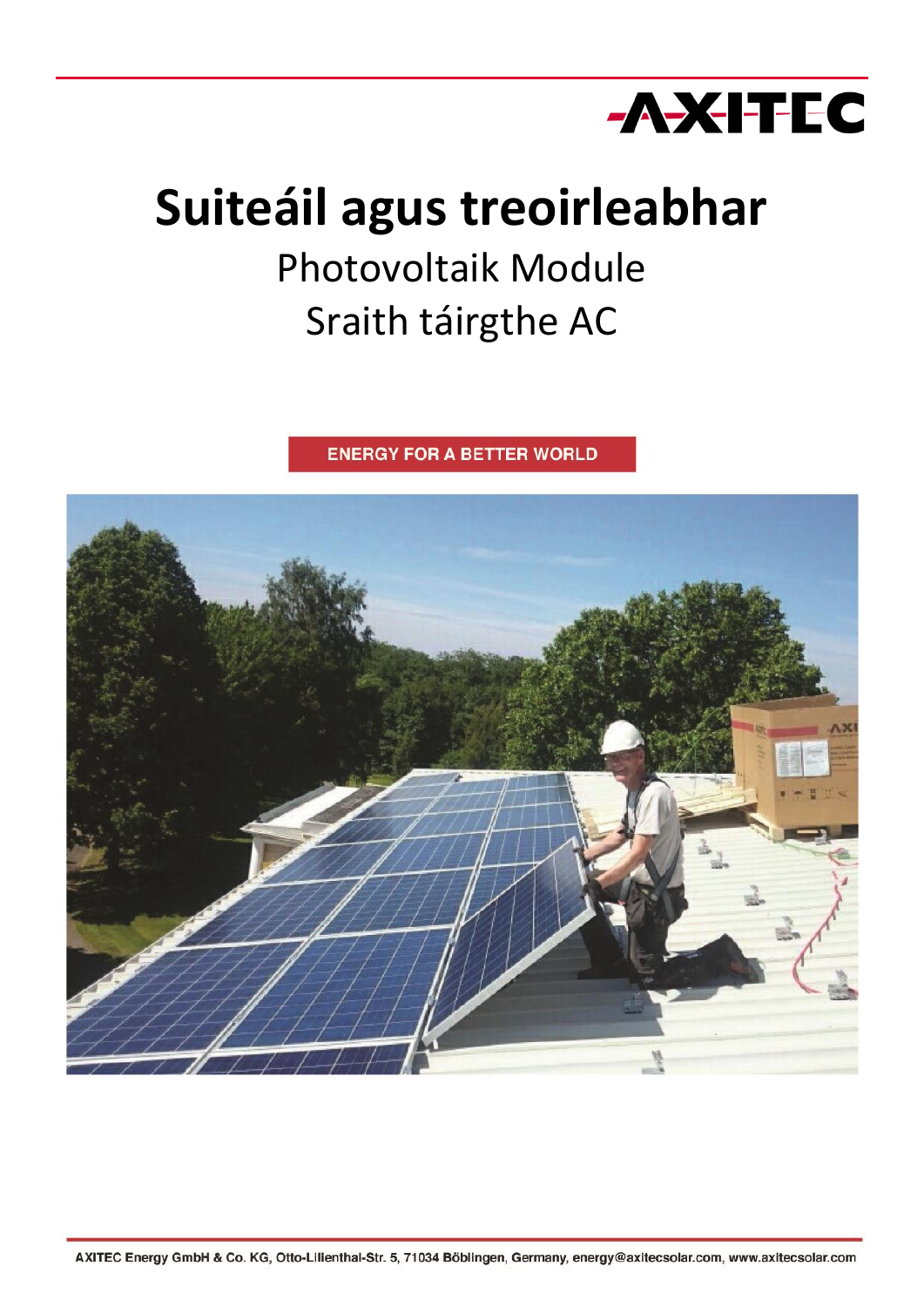

### **INNÉACS**

|                | 1 RIALACHA GINEARÁLTA AGUS RÉAMHCHÚRAM SLÁNDÁLA |
|----------------|-------------------------------------------------|
| 2 <sup>1</sup> |                                                 |
| 2.1            |                                                 |
| 2.2            |                                                 |
| 2.3            |                                                 |
| 2.4            |                                                 |
| 2.5            |                                                 |
| 2.6            |                                                 |
| 2.7            |                                                 |
| 2.8            |                                                 |
| 2.9            |                                                 |
| 2.10           |                                                 |
|                |                                                 |
|                |                                                 |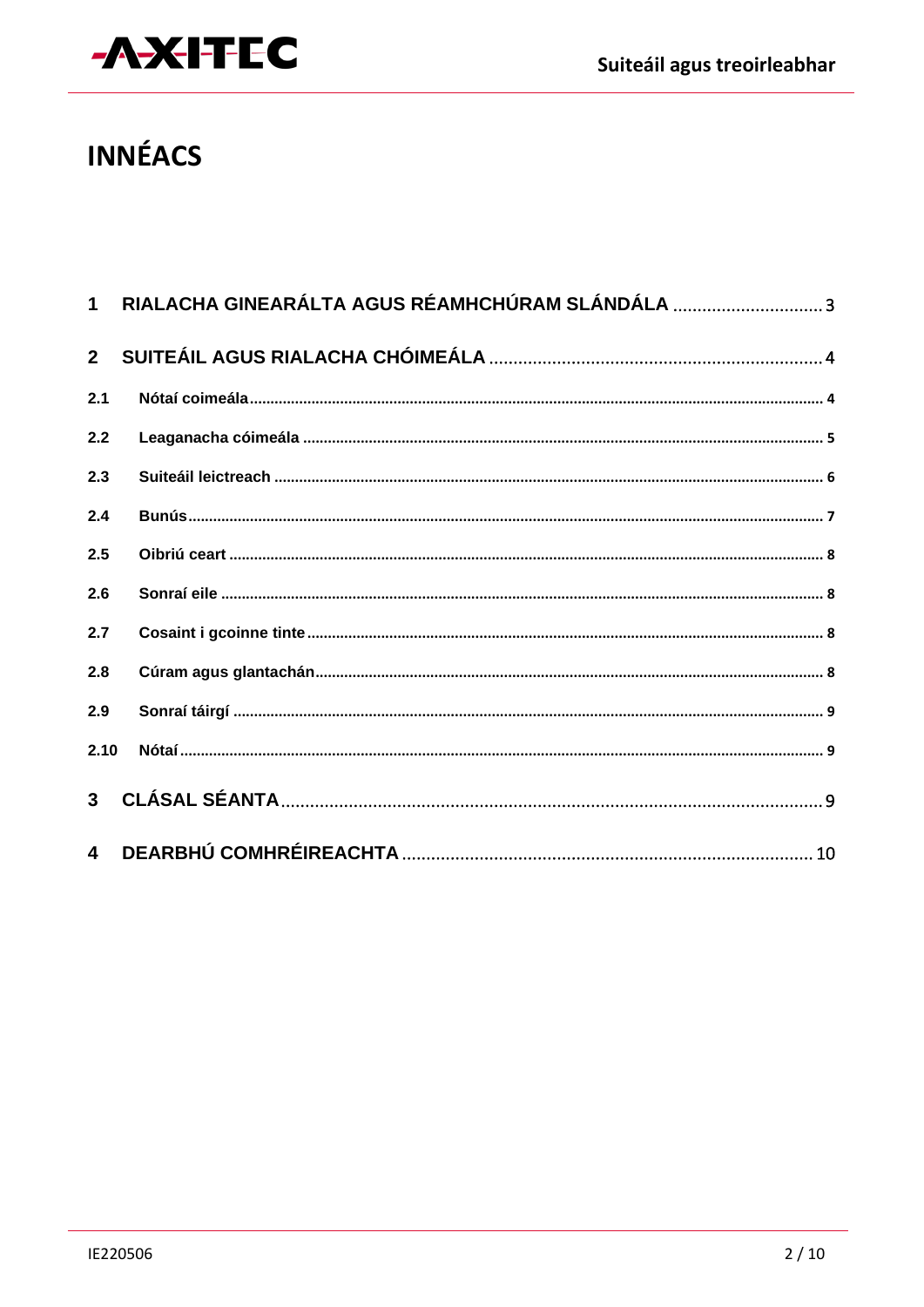

#### **1 Rialacha ginearálta agus réamhchúram slándála**

Níor cheart go ndéanfaí damáiste ná scríobadh do na dromchlaí gloine. Go háirithe, ní gá go mbeadh cúl an mhodúil nochta do thionchair mheicniúla (e.g. rudaí géara, crua).

Ná seas ar an modúil ná ar fhrámaí an mhodúil.

Ní féidir na modúil gréine a shuiteáil faoi theannas lúbthachta agus níor chóir na codanna fráma a chasadh in iad féin agus tú á chóimeáil.

Caithfear an modúl gréine a chomhbhrú ar a thaobhanna.

De ghnáth eisiatar feidhmchláir mhara agus soghluaiste. Suiteálacha ar snámh ach amháin tar éis dul i gcomhairle le AXITEC.

Ní féidir glare de bharr modúl a chur as an áireamh. Mar sin ní gá modúil a shuiteáil in áiteanna ina d'fhéadfadh glare a bheith ina riosca féideartha.

Roimh thús suiteáil an chórais PV, caithfear comhairle na n-údarás ábhartha chomh maith leis an soláthraí fuinnimh maidir le rialacháin, treoirlínte agus ceanglais cheadaithe a fháil. Caithfear iad seo a leanúint le linn na suiteála. Tá gach ordú agus rialachán reachtúil áitiúil, réigiúnach agus náisiúnta is infheidhme le leanúint.

Ní mór nasc leictreach na modúl aonair lena chéile agus an nasc leis an inverter a dhéanamh leis an gcineál céanna nascóirí breiseán atá réamhshuiteáilte ar na modúil. Ní gá na cáblaí a úsáid mar áis iompair nó iad a fhilleadh agus ní gá iad a shuiteáil faoi theannas.

Ní mór ach leictreoir cáilithe a bhfuil na caighdeáin agus na rialacháin ábhartha aige maidir le húsáid agus cóimeáil modúl gréine a dhéanamh ach an suiteáil agus an coimisiúnú leictreach a dhéanamh. Cuimsíonn sé seo go háirithe na caighdeáin DIN ábhartha, treoirlínte VDE agus VDEW.

D'fhéadfadh gortú pearsanta nó damáiste do na modúil a bheith mar thoradh ar fhorghníomhú míchuí le linn suiteála nó coimisiúnaithe. Ní chuireann ár dtreoracha oibriúcháin ar chumas daoine nach bhfuil an t-eolas thuasluaite acu an modúl gréine a chur le chéile.

Tá sé inmholta rochtain seirbhíse a chur ar fáil le linn pleanáil na tionscadail.

Caithfear gloiní cosanta agus bróga sábháilteachta a chaitheamh i gcónaí agus an obair á déanamh. Más infheidhme, cloí le rialacháin agus moltaí na gcomhlachas trádála ábhartha nó na gcomhlachtaí comhfhreagracha. Ní gá obair ar an gcóras fótavoltach a dhéanamh i mbáisteach, sneachta nó gaoth. Is féidir leis an dromchla gloine agus fráma an mhodúil éirí te nuair a bhíonn sé faoi lé solas na gréine agus tá an baol ann go mbeidh dónna ann. Úsáid lámhainní, más cuí.

Ar chúiseanna sábháilteachta, caithfear modúil lochtacha a athsholáthar láithreach.

Comhlíonann na modúil fótavoltach ó AXITEC a thuairiscítear anseo riachtanais aicme iarratais A, is é sin, voltas contúirteach (IEC 61730: níos mó ná 50 V DC; EN 61730: níos mó ná 120 V DC) agus córais a bhfuil aschur cumhachta contúirteach acu, áit a bhfuil inrochtaineacht neamhshrianta le bheith ag súil leis.

Is féidir tuilleadh eolais faoi mhodúil ó AXITEC a fháil sna bileoga sonraí do na modúil. Tá na bileoga sonraí ar fáil ar líne ag [www.axitecsolar.com.](http://www.axitecsolar.com/)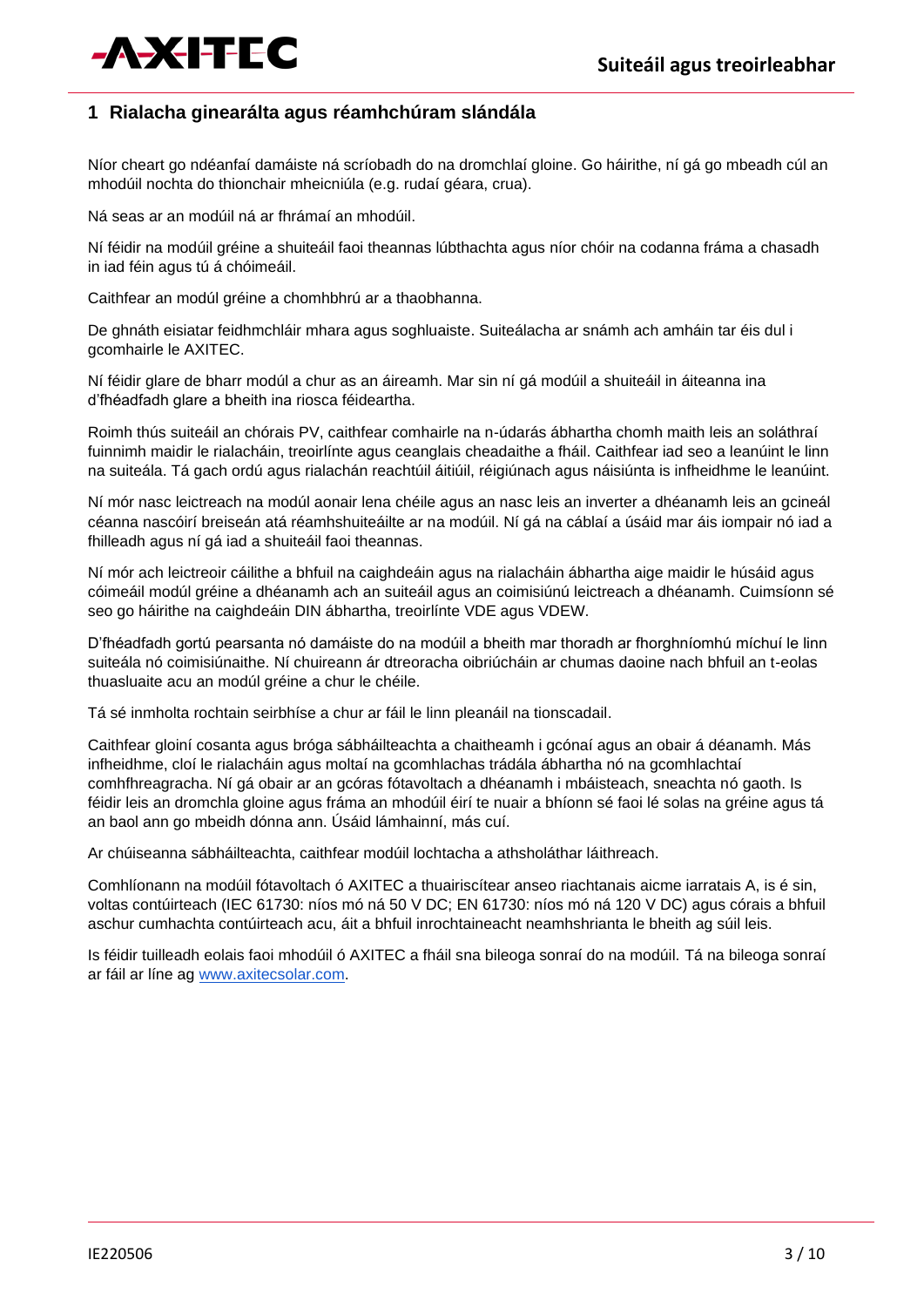

#### **2 Suiteáil agus rialacha chóimeála**

#### **2.1Nótaí coimeála**

Caithfear modúil a láimhseáil go cúramach le linn na suiteála. Féadfaidh tionchair ar aghaidh agus ar chúl nó ar na himill dochar a dhéanamh do na modúil. Le haghaidh cóimeála dín, déan cinnte go bhfuil toisí struchtúracha an díon (téigh i gcomhairle le hinnealtóir struchtúrach, más infheidhme) leordhóthanach chun na hualaí a fhorchuireann an córas fótavoltach a iompar.

Caithfear na modúil gréine a chur ar bun ag uillinn 10 ° ar a laghad agus 75 ° ar a mhéad don talamh. Caithfidh stríoca, teanntáin gléasta, scriúnna agus eilimintí socraithe eile a bheith ar fáil go tráchtála agus saor ó chreimeadh agus caithfidh siad riachtanais DIN 1055 a chomhlíonadh. Ní mór na heilimintí socraithe a dhearadh de réir na n-ualaí gaoithe agus sneachta áitiúla dar le DIN 1055-4 agus 1055-5.

Tá na modúil le suiteáil sa chaoi is go mbeidh uisce leáite agus uisce báistí ag rith go saor agus nach mbeidh an modúl fliuch i gcónaí.

Tá na modúil gréine oiriúnach le suiteáil lena taobh fada suas agus a taobh gearr suas. (féach 2.2 Athruithe Tionóil)

Más féidir, ba cheart gach modúl a ailíniú ar an mbealach céanna.

Agus teanntáin gléasta á n-úsáid agat, tá na modúil gréine le suiteáil ar na struthanna i gceithre shuíomh ar a laghad ar gach taobh. Caithfear na teanntáin a shuíomh taobh istigh den chrios gléasta.

Caithfear an modúl a shocrú go daingean. Níor chóir go mbeadh na teanntáin i dteagmháil leis an ngloine tosaigh ná an fráma a dhífhoirmiú ar bhealach ar bith.

Seachain éifeachtaí scáthú ó na teanntáin agus ón gcóras gléasta. Is féidir an modúl a chur suas le boltaí ag 4 (ceithre) nó 8 (ocht) ceathrú pointe siméadrach.

Ní mór na modúil a bheith suite le hachar íosta 5 mm go dtí an chéad mhodúl eile.

Úsáid ábhair gléasta atá saor ó chreimeadh.

Ná druiligh aon pholl isteach i bhfráma an mhodúil ná an modúl féin. Is féidir an chasmhóimint teannaidh uasta do na teanntáin agus na boltaí a fháil ó mhonaróir na teanntáin.

D'fhonn gan dochar a dhéanamh do thoradh fuinnimh na modúl, ba cheart a suiteáil i limistéir scáthaithe (in aice le crainn, foirgnimh, srl.) a sheachaint.

Ní cheadaítear na modúil a shuiteáil mar ghloiniú lasnairde.

Chun aeráil leordhóthanach a chinntiú, ní mór achar 10 cm ar a laghad a choinneáil idir taobh thíos an fhráma agus an díon. Achar níos lú ach amháin tar éis dul i gcomhairle le AXITEC.

Éiríonn modúil te agus teastaíonn sreabhadh aeir leordhóthanach uathu chun fuarú.

Níor cheart oscailtí draenála uisce i bhfráma an mhodúil a dhúnadh ar bhealach ar bith. Níor cheart go gcuirfeadh an fráma gléasta bac orthu freisin.

Níl na poill thalmhaithe ann ach chun an fráma a chur i dtír.

Tá oibriú na modúl gréine i réigiúin ina bhfuil ualaí sneachta suas le 3600 Pa ag brath ar an gcineál cóimeála agus modúil (féach 2.2 Leaganacha Cóimeála).

Déan cinnte nach féidir aon gháis inadhainte a bheith gar don láithreán suiteála.

I gcás suiteáil dín, ní mór an modúl a bheith suite os cionn clúdach díon fireproof atá ceadaithe don leas seo.

D'fhonn an toradh ar chúl an mhodúil a mhéadú le modúil déghnéasacha, ba cheart scáthú ón bhfostruchtúr a sheachaint a mhéid is féidir. Tá tionchar dearfach ag foshraith a bhfuil albedo ard agus achar méadaithe idir an modúl agus an tsubstráit ar thoradh fuinnimh na modúl déghnéasach.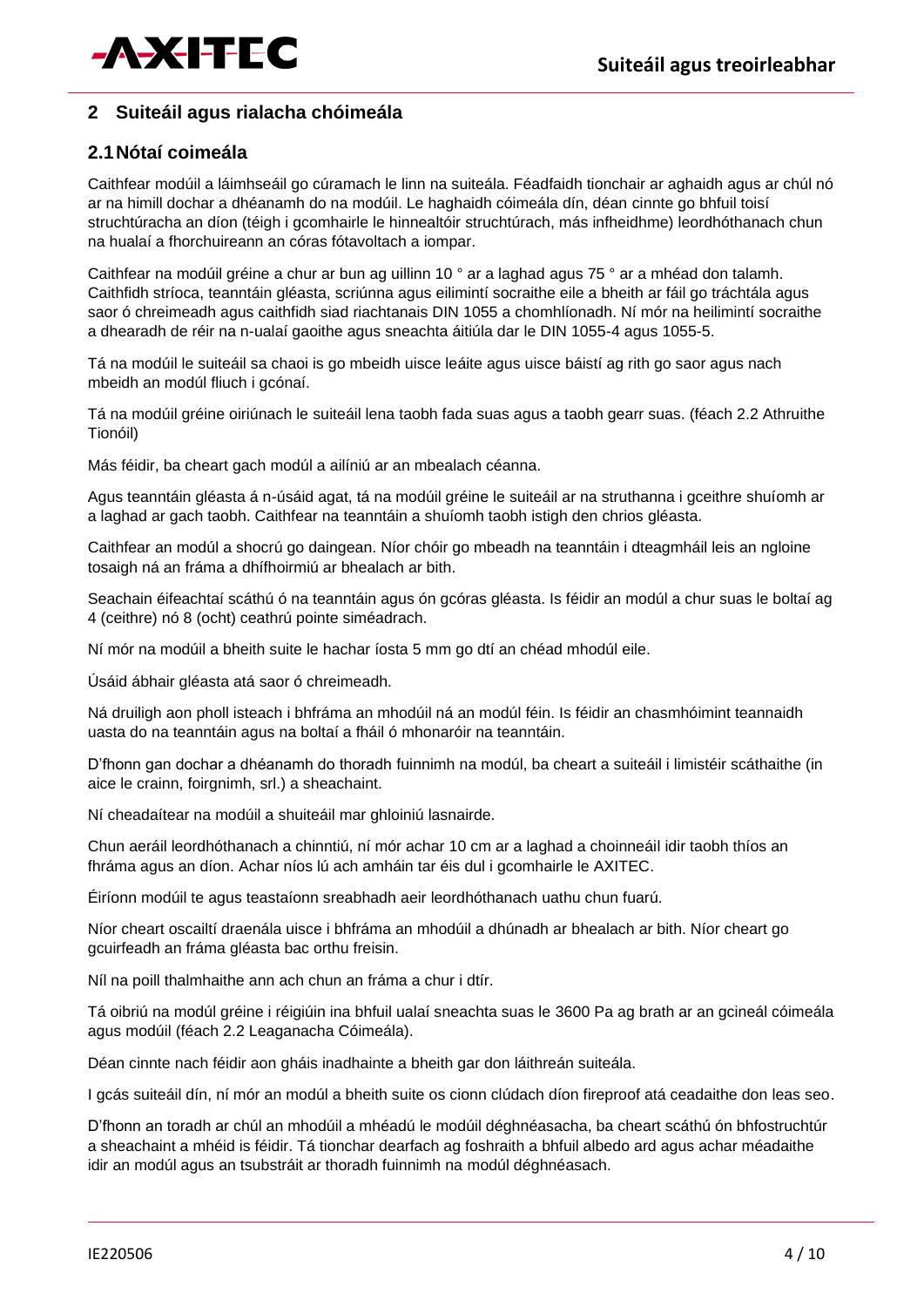

### **2.2Leaganacha cóimeála**

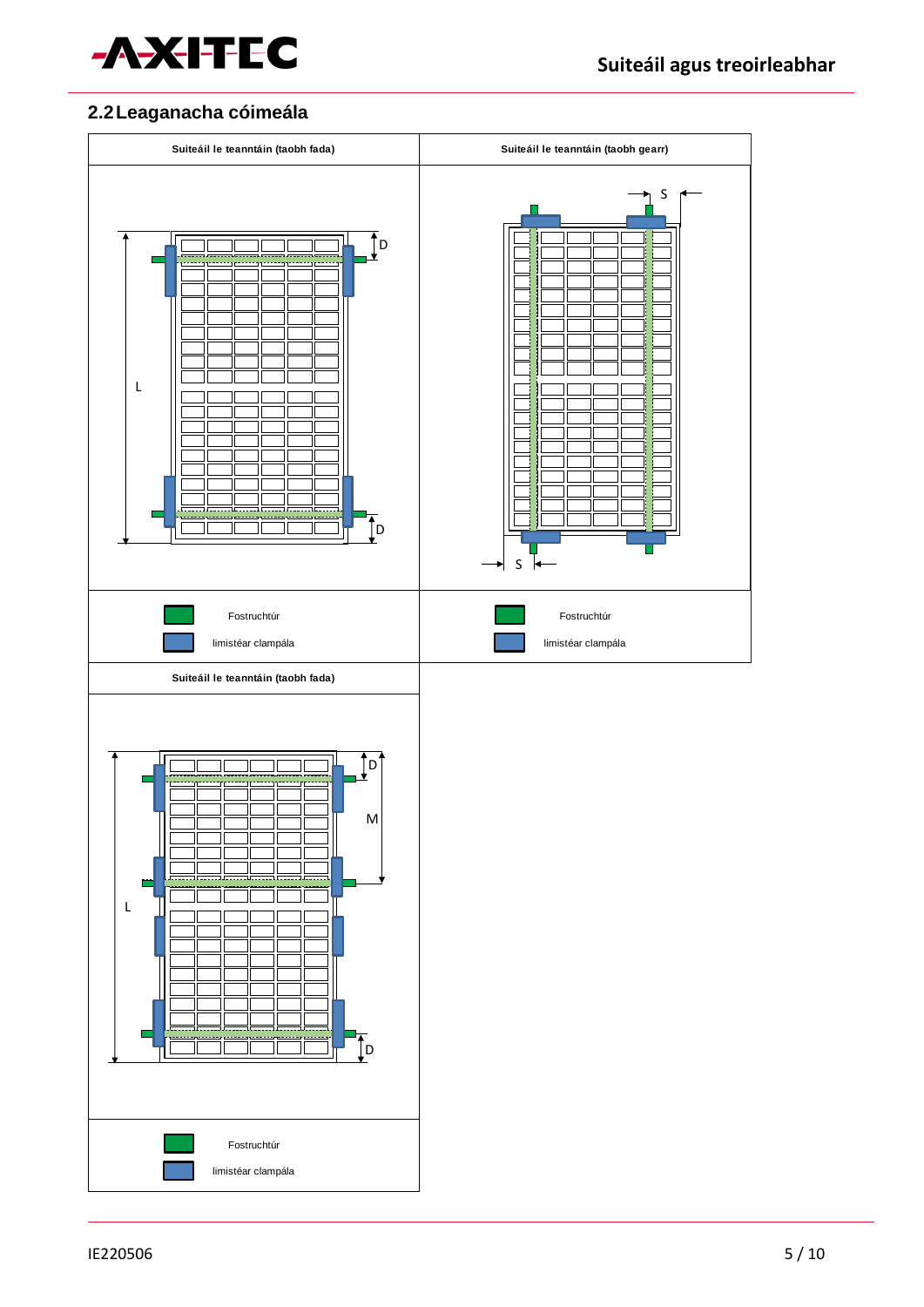

|                                 |                                        |                                   | Suiteáil trí úsáid        |                           |                      |
|---------------------------------|----------------------------------------|-----------------------------------|---------------------------|---------------------------|----------------------|
|                                 | Suiteáil le ráillí gléasta (teanntáin) |                                   |                           | poill gléasta             |                      |
|                                 | Réimse clampála                        |                                   |                           | Suíomh gléasta            |                      |
|                                 | Taobh fada an mhodúil                  |                                   | Taobh gearr an<br>mhodúil | na 4 bpoll<br>inmhéanacha | 4 bpoll<br>amuigh    |
| 54 cill                         |                                        |                                   |                           |                           |                      |
| 60 cill                         | $D = L/4 \pm 100$ mm                   |                                   | $S = 100 - 300$ mm        |                           |                      |
| 96 cill                         |                                        |                                   |                           |                           |                      |
| <b>108 cill</b>                 |                                        |                                   |                           |                           |                      |
| <b>120 cill</b>                 |                                        |                                   |                           |                           |                      |
| Ualach dearaidh*                | 3600 Pa / 1600 Pa                      |                                   | 1600 Pa / 1600 Pa         | 3600 Pa/                  | 1600 Pa/             |
| brú/shúchán                     |                                        |                                   |                           | 1600 Pa                   | 1600 Pa              |
| 72 cill                         | $D = L/4 \pm 100$                      | $D = L/4^{+0}_{-100}$ mm;         |                           |                           |                      |
| <b>144 cill</b>                 | mm                                     | M = $L/2^{+150}_{+50}$ mm         | forbidden                 |                           |                      |
|                                 |                                        | nó<br>M = $L/2_{-150}^{-50}$ mm** |                           |                           |                      |
| Ualach dearaidh*                | 1600 Pa / 1600                         | 3600 Pa / 1600 Pa                 | 0 Pa                      | 1600 Pa/                  | 1600 Pa/             |
| brú/shúchán                     | Pa                                     |                                   |                           | 1600 Pa                   | 1600 Pa              |
| <b>132 cill</b>                 | $D = L/4 \pm 100$ mm                   |                                   | forbidden                 |                           |                      |
| Ualach dearaidh*<br>brú/shúchán | 1600 Pa / 1600 Pa                      |                                   | 0 Pa                      | 1600 Pa/<br>1600 Pa       | 1600 Pa /<br>1600 Pa |

\*a thástáil le hualach tástála 1.5 uair níos airde ingearach le plána an mhodúil

\*\*Ní mór a chinntiú nach ndéanann na boscaí acomhal teagmháil leis an tríú iarnród gléasta nuair a shraontar iad

#### **2.3Suiteáil leictreach**

Ceangail líon na modúl a chomhlíonann sonraíochtaí voltais na bhfeistí a úsáidtear sa chóras. Ní gá na modúil (de réir aicme cosanta II) a oibriú le voltas níos airde ná an voltas córais ceadaithe.Is féidir na sonraíochtaí a fháil i mbileog sonraí na modúl nó i mbileog sonraí na n-inverters ábhartha. Cinntigh le do thoil go bhfuil na cáblaí suiteáilte agus socraithe sa chaoi is nach luíonn na naisc breiseán ar phlána a bhfuil uisce air, go háirithe.

Mar gheall ar dhálaí speisialta comhshaoil, féadfaidh modúl sruth agus / nó voltas níos airde a sholáthar ná mar a shonraítear faoi na coinníollacha caighdeánaithe tástála. Agus córais PV á ndearadh, ba cheart go mbeadh na luachanna do I sc agus U oc arna iolrú faoi fhachtóir 1.25 chun na luachanna ainmniúla do chomhpháirteanna amhail, e.g., cáblú, fiúsanna a chinneadh agus inverters a bheidh ceangailte le haschur na modúl.

Chun an líon uasta modúl in aghaidh an tsreang a chinneadh, caithfear an voltas ciorcad oscailte ag an teocht is ísle a úsáid:

 $U_{system,max} \geq N \times U_{OC,STC} \times [1 + \beta_{Uoc} \times (\vartheta_{min} - 25)]$  $N =$  number of seriell modules;  $\beta_{Uoc}$  = temperature coefficient of  $U_{oc}$ ;  $\vartheta_{\min}$  = minimum temperature at location

Tá na haicmí cosanta sonraithe le tabhairt faoi deara, áfach, is é IP65 an comhlíonadh íosta atá riachtanach. Déan cinnte go bhfuil nasc gan bhearna ann agus na nascóirí breiseáin á nascadh.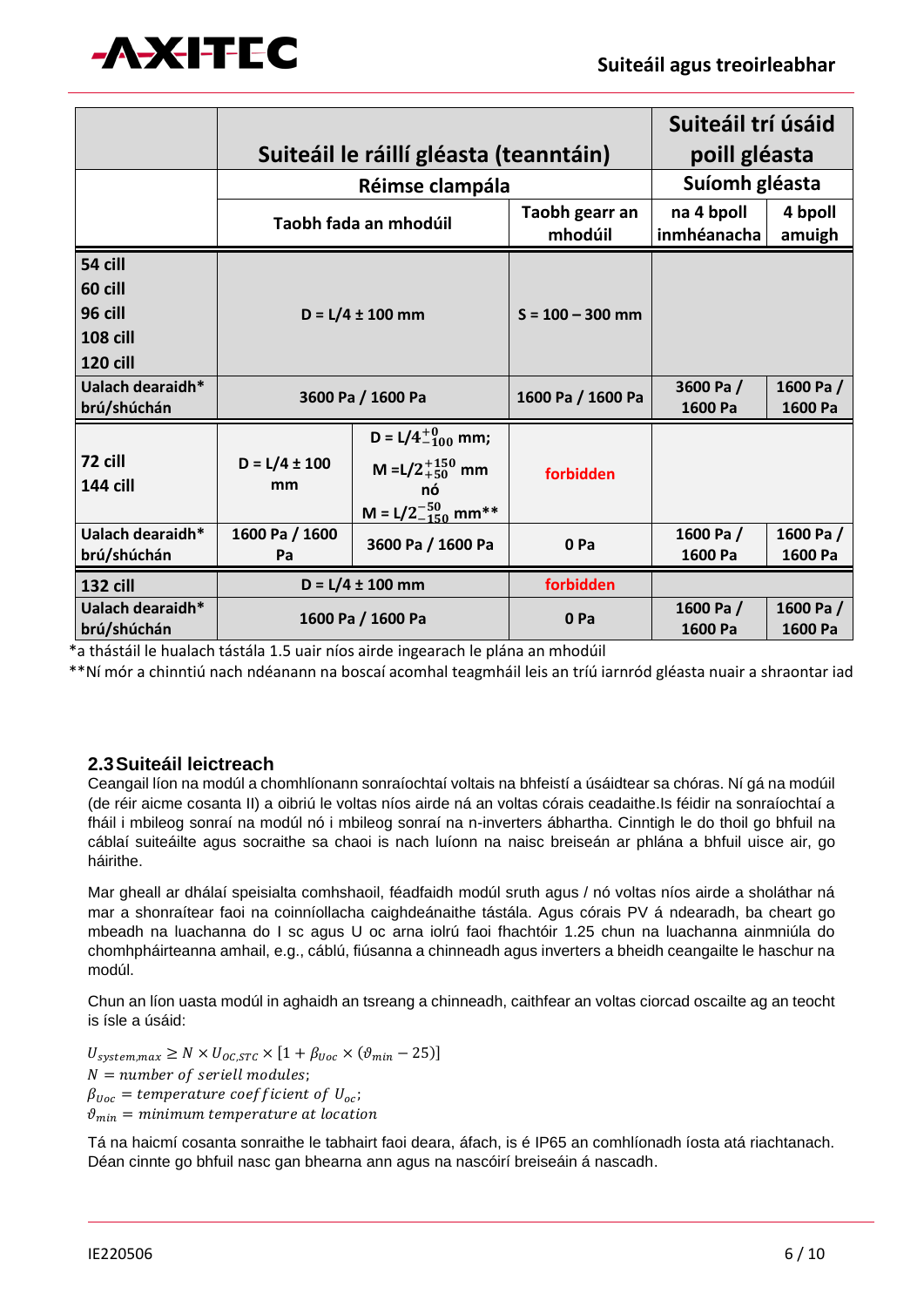

#### **Má dhéantar naisc an mhodúil a dhícheangal le linn na hoibríochta is féidir go gcruthófar áirsí éadroma (spréacha briste) agus dá bhrí sin beidh siad ina nguais do dhaoine agus do threalamh. Ná cuir aon rudaí isteach sna plocóidí ná sna soicéid!**

Maidir le nasc sraithe, níor cheart ach modúil a bhfuil an rátáil reatha chéanna acu a úsáid, agus le haghaidh nasc comhthreomhar, níor cheart ach modúil a bhfuil an rátáil voltais chéanna acu a úsáid. Is féidir modúil a nascadh i sraith trí nasc dearfach modúl amháin a nascadh le nasc diúltach an chéad mhodúil eile.



Teastaíonn bearta oiriúnacha cosanta follasacha (e.g. gearradh sreang) chun nasc comhthreomhar na modúl a chruthú. Ní mór a chinntiú nach sárófar an acmhainn shonraithe maidir le sruth IR fillte, mar a leagtar amach ar an mbileog sonraí é. Má tá níos mó ná dhá shreang chomhthreomhara ann, caithfear fiúsanna sreinge agus dé-óidí sreang a úsáid

I gcóras scáthaithe, ba cheart go ceangailtear cordaí an mhodúil go comhthreomhar. Ná húsáid ach cáblaí gréine speisialta agus plocóidí oiriúnacha. Ceangail na cáblaí leis an gcóras gléasta ag baint úsáide as ceangail cábla atá frithsheasmhach in aghaidh UV agus seachain na cáblaí a nochtadh do sholas díreach na gréine.

#### **2.4Bunús**



Caithfear na modúil a bhunú de réir na gceanglas agus na ndlíthe a bhaineann go sonrach leis an tír. Má tá córas cosanta tintreach i láthair cheana féin nó má tá sé beartaithe é a shuiteáil ar an bhfoirgneamh, tá an córas PV le comhtháthú sa choincheap cosanta i gcoinne stailc dhíreach tintrí. Má úsáidtear inverter gan claochladán, féadfar nascáil equipotential a fhorordú de réir shonraíochtaí an mhonaróra inverter. Caithfear dlíthe áirithe a chomhlíonadh ag brath ar an tír ina bhfuil tú.

Taispeántar Cré ar fhráma an mhodúil. Caithfidh na poill thalmhaithe fanacht gan bhac agus ní gá iad a chlúdach.

Is é 4mm2 an trasghearradh a mholtar den chábla. Ní gá ach cáblaí deimhnithe a úsáid le haghaidh nasc talmhaithe agus modúil. Is é 5x trastomhas an chábla an raon lúbthachta íosta. Caithfear cloí le caighdeáin sonracha na tíre ina bhfuil tú.

Ní mór nasc an inverter le heagair an mhodúil a dhéanamh i gceart agus de réir caighdeáin ghairmiúla.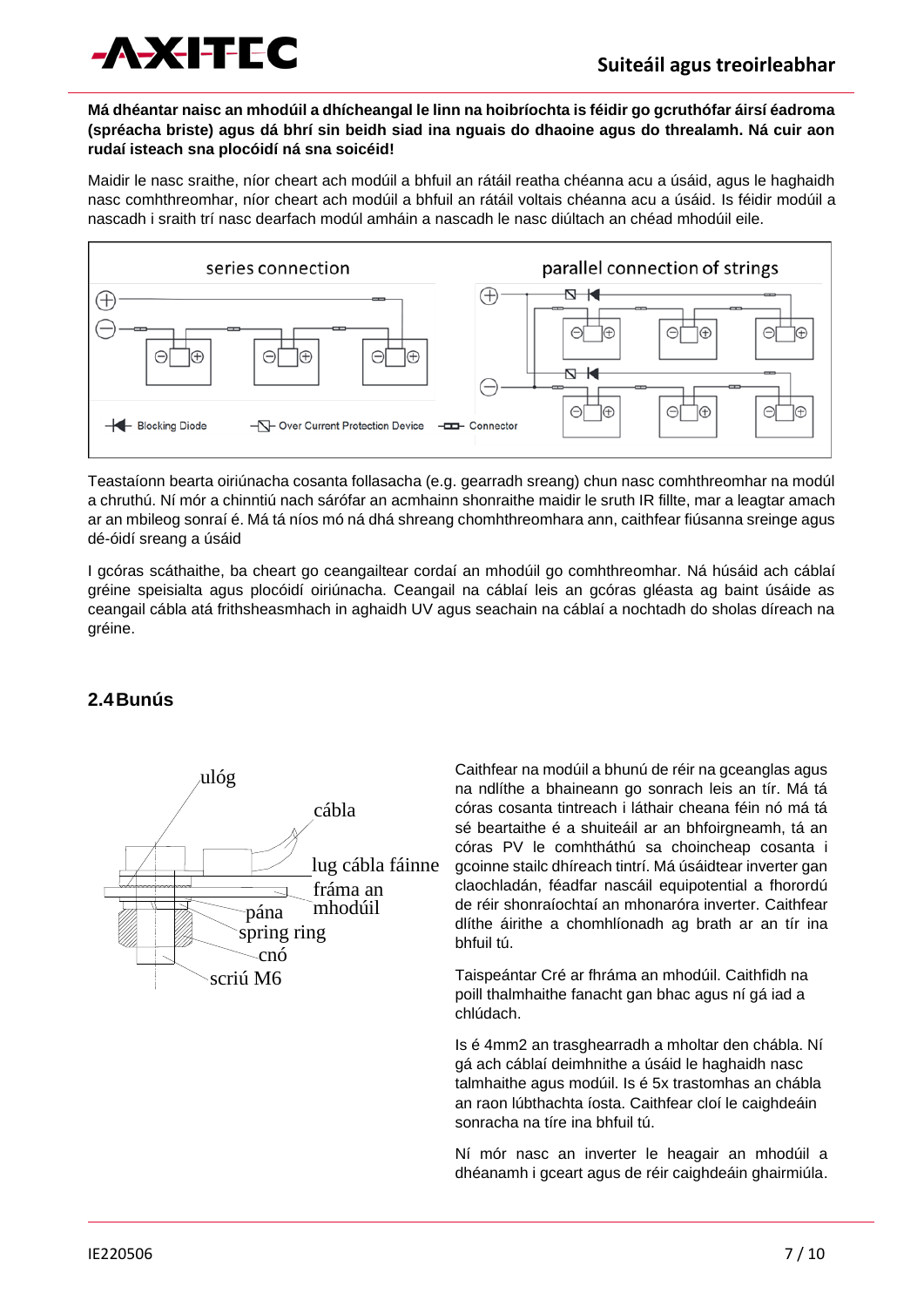

#### **2.5Oibriú ceart**

Má lonnaítear de réir na dtreoracha thuas, caithfidh oibriú ceart na modúl a bheith mar thoradh ag comhpháirteanna an chórais.

#### **2.6Sonraí eile**

- Caithfear na modúil a lonnú i suíomh ina bhfuil sé cinnte nach rachfaidh an teocht oibriúcháin thar -40 °C go + 85 °C nó nach dtitfidh sé faoi bhun -40 °C. Ba cheart aerchúrsaíocht leordhóthanach taobh thiar de na modúil a chinntiú, go háirithe in aíteacha teo.
- Ní gá modúil a oibriú faoi choinníollacha gearrchiorcad.
- Caithfear a sheachaint go dtiocfadh aon scáth ar eagar an mhodúil.
- Ní gá go mbeadh na modúil faoi uisce.
- Ná cuach solas na gréine go saorga trí scátháin, lionsaí nó gairis eile ar an modúl.
- Ní dhéanfar na modúil a thalmhú ach amháin ag na láithreacha ar an bpróifíl fráma a shonraítear chun na críche seo trí chábla talún atá nasctha go leictreach leis an bhfráma.
- Má chuirtear na modúil le chéile gar leis an bhfarraige, caithfear íosfhad 200 méadar ón gcósta a chinntiú.
- D'fhonn na voltais de bharr stailceanna tintrí a laghdú, caithfidh achar dromchla gach lúb seoltóra a bheith chomh beag agus is féidir. Suiteálfar modúil sa chaoi is go mbeidh dóthain aerchúrsaíochta ann is féidir chun róthéamh na modúl agus na gcomhpháirteanna a sheachaint.
- Ba cheart go mbeadh na comhpháirteanna leictreacha go léir atá ceangailte a bheith cuí don voltas oibriúchán uasta an chórais.

#### **2.7Cosaint i gcoinne tinte**

- Má tá ceisteanna agat maidir le sábháilteacht foirgnimh agus cosc tinte ar fhoirgnimh déan teagmháil leis an údarás áitiúil ábhartha.
- Más cuí, bain úsáid as lasca nó fiúsanna lochtanna talún de réir shonraíochtaí na n-údarás áitiúil.
- Ná húsáid modúil in aice le gairis nó áiteanna ina bhféadtar gáis inadhainte a fhoirmiú.
- Leagtar na modúil amach i gcomhréir le haicme dóiteáin C agus tá siad oiriúnach le suiteáil ar dhíonta aicme A.

#### **2.8Cúram agus glantachán**

Má tá claonadh leordhóthanach acu (≥ 15°), de ghnáth ní gá aon ghlanadh a dhéanamh ar na modúil (féinghlanadh trí bháisteach). I gcás taiscí troma salachar, moltar glanadh le huisce gan oibreáin ghlantacháin agus le hinneall glantacháin mhín (spúinse gan dromchla crua). Ní gá taiscí salachar a scriosadh go tirim in aon chás mar go bhféadfadh sé seo a bheith ina chúis le scríobthaí micreascópacha

Molaimid iniúchadh a dhéanamh go rialta:

- Seiceáil an modúl go rialta chun comharthaí damáistí/briseadh gloine a fheiceáil.
- Déan cinnte go bhfuil na naisc leictreacha go léir seashmach agus slán ó chreimeadh.
- Déán cinnte go bhfuil na cáblaí gan damáiste
- Seiceáil go bhfuil an córas gléásta ceangailte go sábháilte agus go daingean

Is iad na cúiseanna níos coitianta ar bharr íseal fuinnimh ná:

- Sreangú míchuí nó lochtach
- Fiúsanna dóite nó lasca cumhachta spreagtha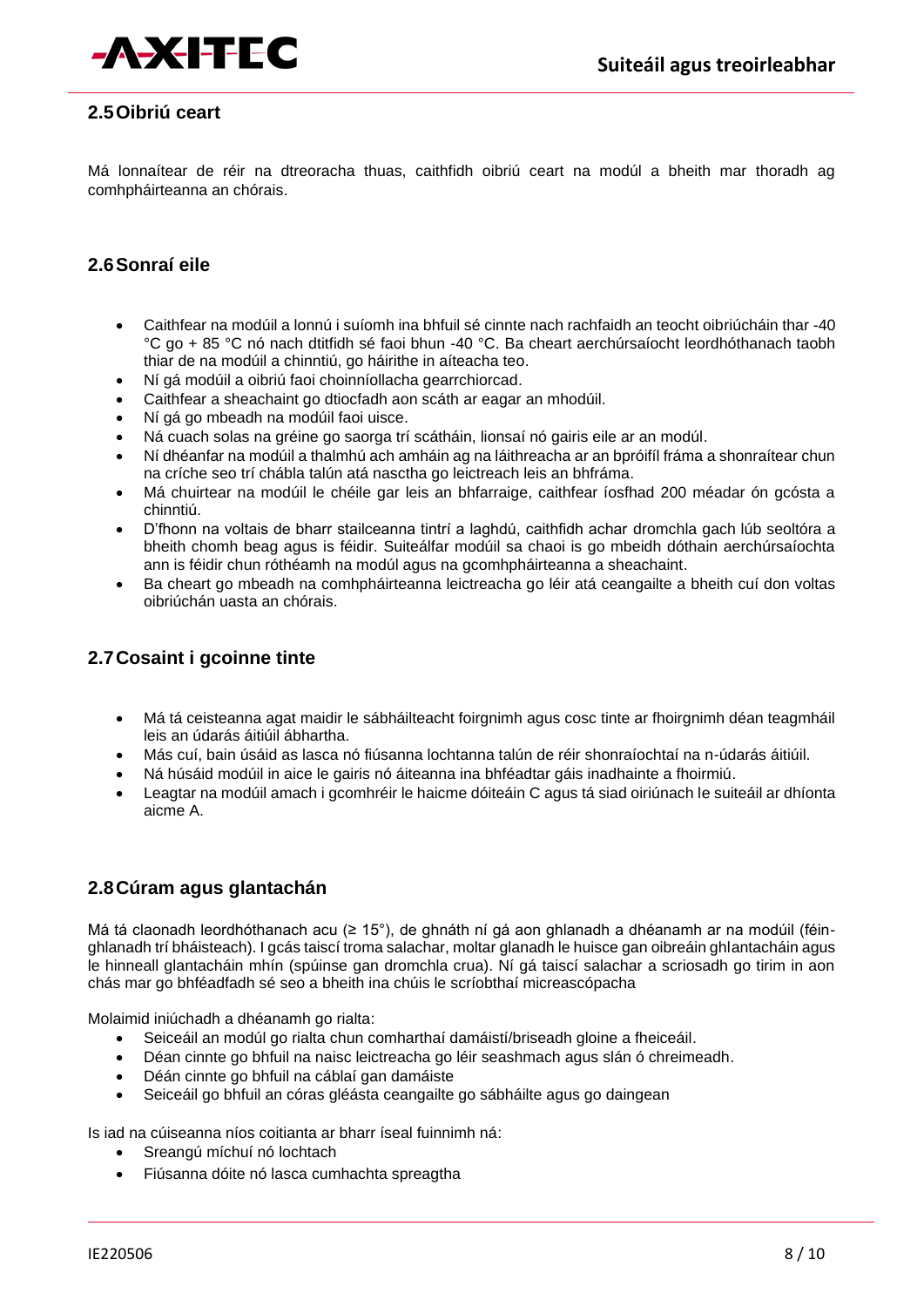

- Scáth na modúl ag crainn, crainn nó foirgnimh
- Teip an inverter
- Cothabháil agus glanadh míchuí
- Carnadh solachar ar na modúil
- Uillinn neamhoiriúnach claonta nó ailíniú na modúl

#### **2.9Sonraí táirgí**

Tá ceithre lipéad ag gach modúl

- **Lipéad cló (1x):**

Cur síos ar chineál an táirge, cumhacht ainmniúil, sruth ainmniúil, voltas ainmniúil, voltas gan ualach, sruth gearrchiorcad (arna thomhas faoi choinníollacha tástála caighdeánacha (STC), is é an lamháltas tomhais +/- 3%), meáchan, toisí, srl. is é voltas uasta an chórais 1000 nó 1500V DC, ag brath ar an gcineál modúil.

- **Sraithuimhir/barrachód (3x):**

Tá sraithuimhir uathúil ag gach modúl a chuimsíonn, i measc sonraí eile, an bhliain agus an mhí monaraithe. Tá sraithuimhir amháin feistithe go buan ar an éadan faoi bhun an ghloine, tá lipéad amháin le sraithuimhir agus barrachód ar chúl faoin lipéad cló agus ceann le sraithuimhir agus barrachód ar an bhfráma.



#### **2.10 Nótaí**

Forchoimeádann AXITEC Energy GmbH & Co. KG an ceart athruithe gan réamhfhógra a dhéanamh ar dhearadh agus / nó ar sonraíochtaí teicniúla a mhodúl gréine ag am ar bith. Dá bhrí sin, níl ach an bhileog sonraí a bhí ann faoi láthair ag an am a monaraíodh é deifnídeach. Nuair atá cóimeáil nó obair eile á déanamh ar na modúil gréine, tá na bileoga sonraí agus an fhaisnéis úsáideora a bhí i bhfeidhm ag an am a monaraíodh an modúl ábhartha le húsáid le haghaidh tagartha. D'fhéadfadh go mbeadh ábhar na ndoiciméad níos sine nó níos nuaí mícheart mar gheall ar athruithe eatramhacha ar tháirgí.

**Tháinig an leagan seo de "Treoracha Suiteála & Oibriúcháin" in áit gach ceann eile roimhe seo.**

#### **3 Clásal séanta**

Baineann na treoracha suiteála agus cóimeála seo le córais atá coitianta go ginearálta. Cuirtear na sonraíochtaí uile ar fáil gan bharántas. Ní ráthaíonn AXITEC Energy GmbH & Co. KG oiriúnacht úsáide nó feidhm na modúl i gcás aon diall ó na nótaí atá san fhaisnéis úsáideora seo. Toisc nach féidir le AXITEC Energy GmbH & Co. KG AXITEC Energy GmbH & Co. KG aon dliteanas ar an bhfaisnéis úsáideora seo a bheith acu, agus nach féidir leo aon smacht a bheith acu chun coinníollacha agus ar mhodhanna na suiteála, oibriú, úsáid agus cothabháil na modúl a rialú, níl aon dliteanas acu ar damáistí de bharr aon úsáide seachas an úsáid atá beartaithe, suiteáil lochtach, oibriú, úsáid nó cothabháil.

Ina theannta sin, eisiatar aon dliteanas as sáruithe ar chearta paitinne nó sáruithe ar chearta eile tríú páirtithe a eascraíonn as úsáid na modúl, ar an gcoinníoll nach bhfuil aon oibleagáid dliteanais ann a fhorchuirtear de réir an dlí.